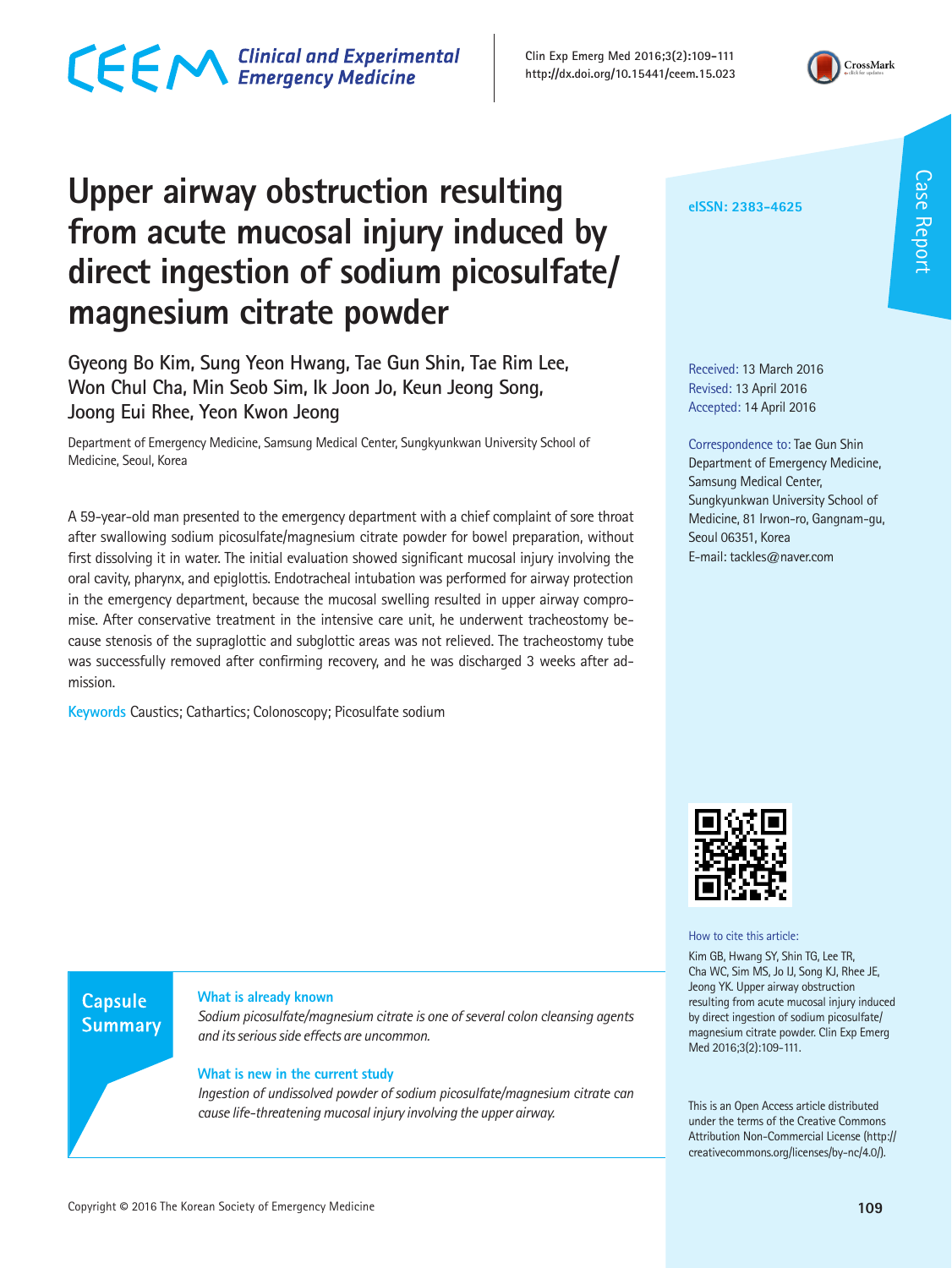# **CEEM**

#### **INTRODUCTION**

Sodium picosulfate/magnesium citrate (SP/MC) powder has been widely used for colon cleansing because it has an acceptable taste and a small volume of liquid is required after dissolving it.<sup>1,2</sup> The effectiveness, safety, and ease of administration of this orangeflavored powder are well established.<sup>3,4</sup> Adverse effects are rare in clinical practice, although it may induce mucosal inflammation.<sup>5</sup> Here, we report the case of a patient who directly ingested SP/ MC powder without first dissolving it in water, resulting in severe mucosal injury that extended from the oral cavity to the upper esophagus and caused airway compromise.

#### **CASE REPORT**

A 59-year-old man was brought to the emergency department (ED) in an ambulance with a chief complaint of sore throat. He had no significant medical history other than well-controlled hypertension. He was scheduled to undergo colonoscopy that day, and 2 h prior, he had unintentionally ingested a pack of undissolved SP/MC powder (Picolight powder; Pharmbio Korea Co., Seoul, Korea) that had been prescribed for bowel evacuation. Upon arrival in the ED, he was hemodynamically stable and did not have respiratory distress, but he complained of progressive hoarseness. The emergency physician noted gross mucosal injury of the oropharynx, and examination using a fiberoptic laryngoscope revealed diffuse mucosal swelling and erosion extending from the oral cavity to the epiglottis, which obstructed the view of the vocal cords (Fig. 1). There were no signs of injury at other sites. Laboratory test results and plain chest radiography findings were normal. Endotracheal intubation was performed because his respiratory status was predicted to deteriorate, although he was well oxygenated and ventilated at that time. He was admitted to the intensive care unit for further management. After admission to the inten-



**Fig. 1.** Fiberoptic laryngoscopic images showing mucosal injury of the oral cavity (A) and supraglottic area obstructing the view of the vocal cords (B).

sive care unit, the upper gastrointestinal tract was examined using a flexible endoscope, and mucosal hyperemia, swelling, hemorrhage, and some necrotic changes extending from the oral cavity to the pharynx and epiglottis were observed. Mild hyperemia was noted in the esophagus (Fig. 2); the stomach was not affected.

Supportive therapy was maintained, including intravenous steroid administration to reduce airway swelling, and he was examined regularly to evaluate the airway status and assess the feasibility of extubation. Early tracheostomy was considered, but it was not performed in the first week after admission because he refused the procedure; therefore, we decided to wait for spontaneous recovery. However, on day 12 of hospitalization, fiberoptic examination and computed tomography of the neck revealed persistent stenosis of the supraglottic and subglottic areas (Fig. 3). Therefore, tracheostomy was performed on day 14 of admission, and remnant mucosal damage was still present (Fig. 4). The tra-



**Fig. 2.** Esophagogastroduodenoscopy performed at admission showing esophageal hyperemia.



**Fig. 3.** A computed tomography image showing swelling of the subglottic area surrounding the endotracheal tube.